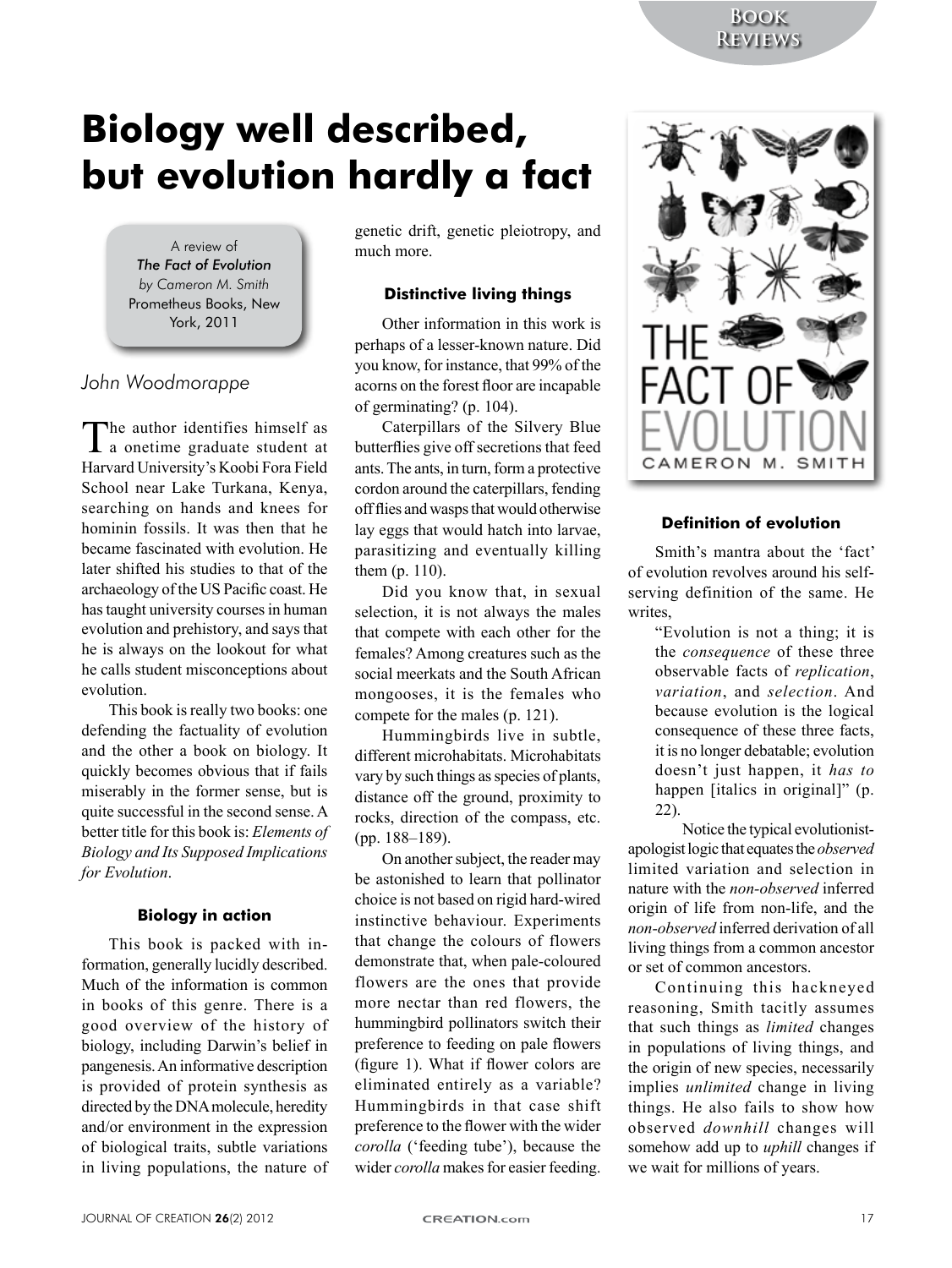Smith's reasoning boils down to: "Living things exist, therefore they have evolved. Fish swim, so that is how they evolved. Birds fly, so that is how they had evolved, etc." Selfishness exists in nature because of evolution, and altruism exists in nature because of'evolution.

#### **Evolution lacks purpose, with praise for evolution-accepting religion**

Smith not only rejects anything teleological about evolutionary processes as a whole, as is the case in many forms of so-called theistic evolution, but also resists the kind of inadvertent language that seems to imply a purpose in even small, specific outcomes of evolution. These include innocuous statements such as "Evolution 'sculpts' species to perfectly fit their environment." "Evolution 'produced' the human race." "Evolution 'only cares' about the survival of the fittest." "Human ancestors lost their large [canine] teeth the better to chew from side to side." All of the preceding statements imply intent in the evolution process involved, for which Smith condemns them  $(pp. 21, 36)$ .

Smith also frowns upon terms such as adaptation and 'evolutionary progress', as these terms seem to imply that organisms 'strive' to be or do something, or that there is a predetermined goal of some sort towards which they are approaching. The term 'selection' he sees as objectionable in that it seems to imply that there is someone or something that volitionally does the selecting. He comments,

> "In no species other than humanity do we see a conscious effort to drive the variations of a given life-form one way or another…. But again, this is absent in nature"  $(p. 135)$ .

In spite of this, Smith manages to praise the American Scientific Affiliation, an evangelical organization, for having accepted evolution as of the  $1940s$  (p. 27), as incoherent as the

concept of God-directed evolution is.<sup>1</sup> Is Smith speaking with a forked tongue?

#### **Why question evolution**?

Predictably, Smith tries to dismiss questioning of evolution as based solely on religious beliefs, and fear of the loss of the unique status of humankind. Of course, the double standards are glaring, given the huge percentage of obsessive atheists among leading evolutionists, who *need* Darwinism for their atheistic faith. For example, Richard Dawkins famously said in his *Blind Watchmaker*, "Darwin made it possible to be an intellectually fulfilled atheist." And this book was published by a major atheistic publisher, Prometheus Books. Smith also makes the transparently absurd and self-serving statement that no scientists oppose evolution  $(p. 26)$ .

Predictably, Smith tries to smuggle in acceptance of evolution under the guise of all the advances made by science. Smith gets especially ridiculous by equating the questioning of evolution with the questioning of the engineering of aircraft and the questioning of the use of DNA evidence to convict criminals (pp.  $33-34$ ). In doing so, Smith deliberately confuses the proven ability of airplanes to fly,

and the proven value of the distinctive features in the DNA molecule, with such things as the decidedly unproven capability of the DNA molecule to originate from non-life, and the decidedly unproven capability of mutations and natural selection in causing the emergence of radically novel forms of life from pre-existing life.

However, Smith is on to something in his suggestion that evolution is also opposed by the culturally and linguistically ingrained tendency of humans to think in terms of design and creation (p. 34; see also pp.  $247-248$ ). Humans observe information-bearing designs as having an intelligent cause, and transfer such thinking to the origin of living things. Could it be that such reasoning exists because it is in fact true? Could it be that humans are resistant to the notion that complex living things arose by spontaneous non-intelligent processes precisely because there is no convincing evidence that complex informationcontaining'phenomena'*ever*'arise'from' such processes? Indeed, as shown by the ID (Intelligent Design) Movement, virtually all human experience points in that direction. Evolutionists are being inconsistent in their reasoning: If they were to find a complex machine on Mars, they would unhesitatingly



Figure 1. Hummingbirds pollinate flowers. Astonishingly, their choice of flower is not governed by hard-wired instinctive behaviour.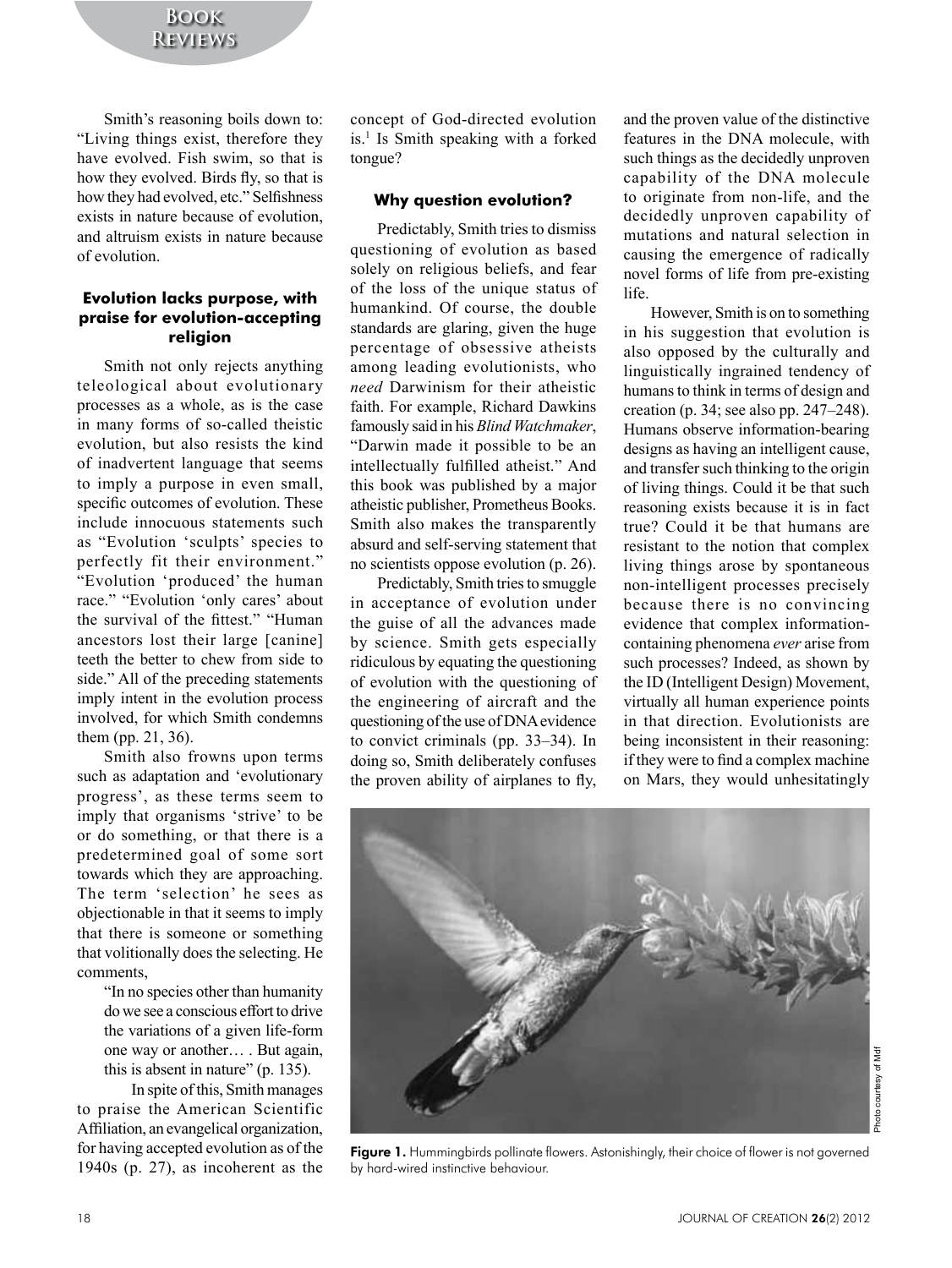accept design, but they will not admit even the possibility of design for vastly more information-containing living things here on Earth.

Smith likes to take knocks at the Church, as for the putative medieval 'Dark Ages', its onetime punishment of heretics, and the like. He is silent about the vastly more severe forms of thought control and persecution conducted by atheists. He is also silent about the fact that fundamental advances in biology made by the likes of Linnaeus and Mendel were those of Christian creationist scientists—and about the huge scientific advances made in the Middle Ages he calls 'Dark'.<sup>2</sup> Furthermore, as evidenced by this book, Smith is abysmally ignorant of the many advances in research that have been made by scientific creationists and Intelligent Design proponents in recent years.

#### **Straw men creationists**

Smith also makes several straw men out of creationists, as by attributing to them the belief that the universe is static and unchanging (p.  $35$ )—something, if it ever actually was a creationist position, has not been believed by creationists for centuries.

The author discusses blind cave salamanders (pp.  $159-160$ ) and how the Creator made non-functioning eyes. No modern creationist believes that God created animals with nonfunctioning eyes. Rather, they are on record as explaining this as degeneration of sighted eyes in dark places where natural selection would no longer eliminate defects.<sup>3</sup> Hello, Dr. Smith! Welcome to the real world!

#### **The magic wand of time**

Smith waves off Paley's argument from design by the premise that Paley was unaware of the vast amount of time available for complex living things to develop step-by-step without a designer (p. 208). As if time was a magic wand that had inherent creative powers! Obviously, by itself, it cannot. One can see water rearranging the sand on a beach and, after millions of years, there still is nothing more but sand being rearranged on the beach.

As for the ID movement, Smith attacks Michael Behe's concept of irreducible complexity (specifically the bacterial flagellum) by asserting that,

"But this misses the possibility that the flagellum could have developed in small steps *not for what we see today* but for some other function or functions in the past [italics in original]" (p. 209).

This is purely *ad hoc* conjecture on Smith's part, and he presents no evidence for what this imagined alternative function was supposed to be. Moreover, recount the fact that evolution lacks foresight, and that each step must be of immediate fitness benefit to its bearer in order to be passed on to its offspring. His 'explanation' raises the question as to what selective advantage a partially developed flagellum was to have according to *any* function, not just its presently observed function.

Secondly, had there been a change of function, there must have been a period of transition between the old function being phased out and the new function being phased in. Smith's contention raises the question as to what selective advantage the partold-function and part-new-function variants would have had for the organism. If Smith supposes that the flagellum went through a period to two full-fledged functions at one time, this too is entirely *ad hoc* speculation on his part. It now begs the question as to how two functions, instead of one, now had developed incrementally, with each partly functional step, relative to two functions instead one, conferring increasing fitness to its bearer.

#### **The non-fact of molecules-toman evolution**

Despite his glossing over the matter, Smith tacitly admits that there is no evidence that living things (specifically the DNA molecule) evolved from non-life. He notes that,

"Chemists have for some time known that the distinction between living replicators and nonliving replication can be tough to pin down"  $(p. 41)$ .

He touches on autocatalytic reactions, ones that promote and propagate themselves, as follows,

"A little further along the spectrum, autocatalytic chemical reactions have some information content, but it's pretty simple. Further along the spectrum is the complex coding of information content (we'll see how in this chapter) in the self-replicating DNA molecule that is the basis of all life on Earth"  $(p, 41)$ .

Ouite a slippery and huge leap in reasoning, and quite an understatement by the author!

#### **Smith's dubious reasoning on evolutionary issues**

Some of Smith's reasoning borders on naiveté. For instance, he believes that 'natural selection is a tautology' is dispensed with by the fact that we can see actual maladaptation in nature, such as insects with malformed wings that cannot compete with their normal counterparts (p.  $107$ ). Such trivialities tell us nothing about such distinctive phenomena as the long neck of the giraffe. We must *assume* that the giraffe has a long neck because, according to *post hoc* evolutionary storytelling, long-necked ancestors were the ones that happened to be the ones that managed to pass their genes on to their offspring, and that this went on, over and over again, for innumerable generations. This is a clear example of the tautological 'survival of the survivors'. Identical tautological reasoning, used by evolutionists, applies, of course, to the multitudes of short-necked creatures in existence.

Smith discusses the unexpected discovery of horizontally transferred genes (p.  $216$ –on), especially among bacteria. He does not mention that the premise of horizontal transfer was